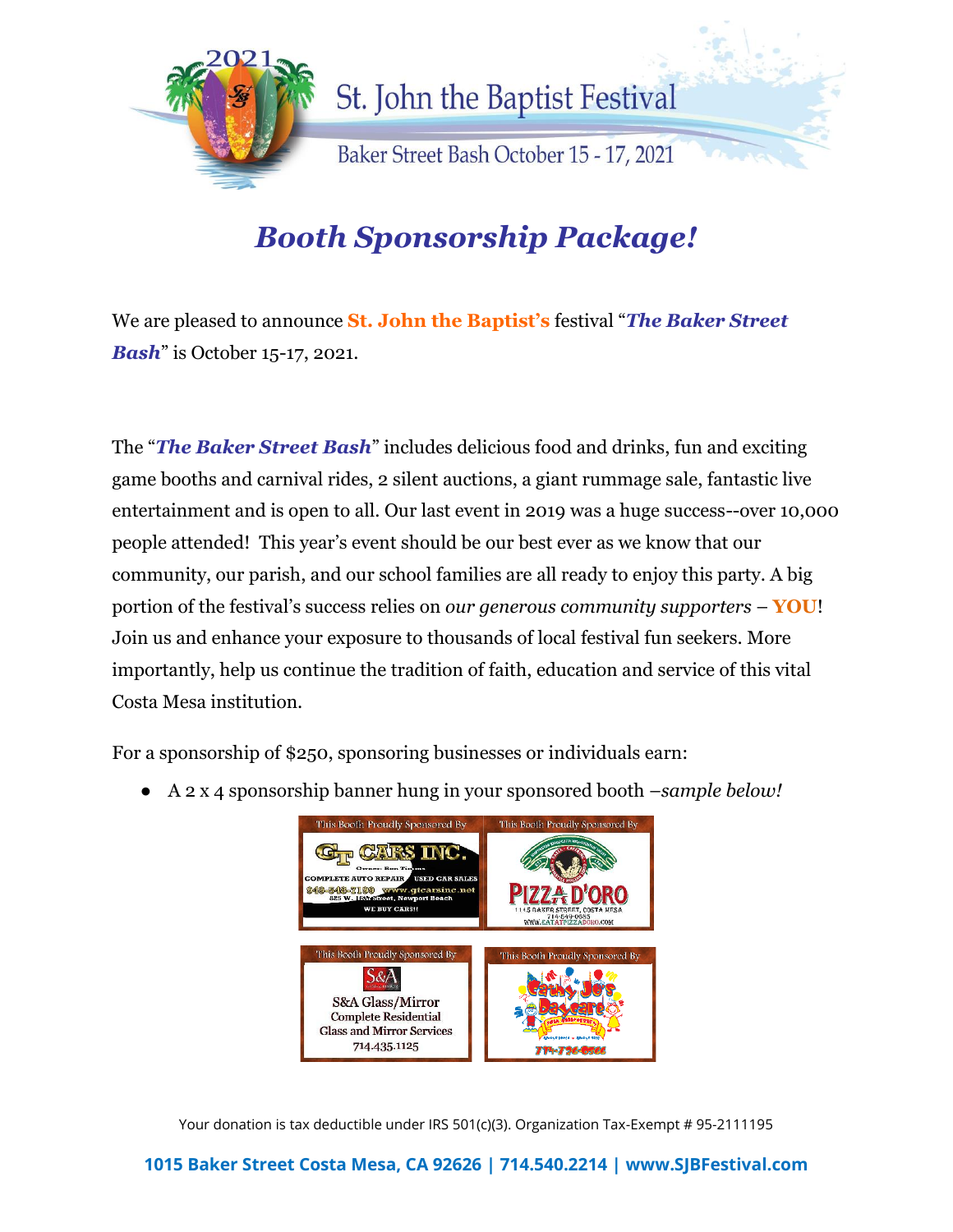- Company Name/Logo promoted on our FB & IG and in our Parish Bulletin.
- Company Literature at Booth Sponsor Table in Sponsorship Row

As a result of the pandemic, proceeds from this year's event will help finance the additional safety precautions needed to maintain a safe environment for the SJB Community. This includes costs associated with maintaining the courtyard tents for social distancing requirements as well as the continued daily operation of our school that has provided safe, full day, in classroom teaching for our students throughout the pandemic.

Please email [sponsorship@sjbfestival.com](mailto:sponsorship@sjbfestival.com) if you would like more information about Booth Sponsorship or any other level of corporate sponsorship!

Sincerely,

Warra Delagual

Sponsorship Chair Pastor

Rev. Augustine Puchner, O. Praem.

Marice DePasquale Rev. Augustine Puchner, O.Praem

Your donation is tax deductible under IRS 501(c)(3). Organization Tax-Exempt # 95-2111195